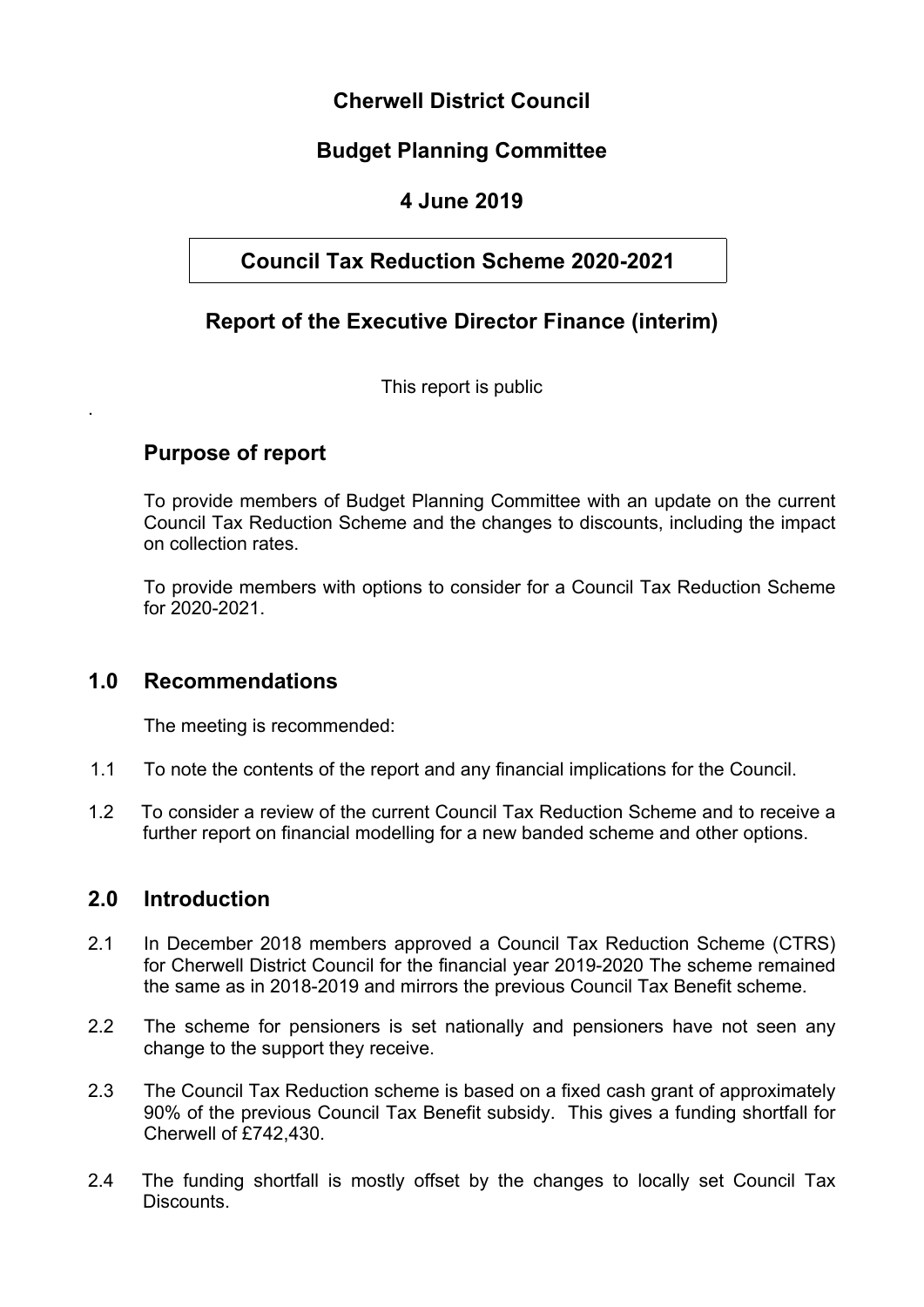# **3.0 Report Details**

# **Position so far**

## **Council Tax Reduction Scheme**

3.1 As the funding for CTRS is a fixed cash grant the cost of any increase in the level of demand will be borne by the Council. The Council Tax Reduction caseload has been monitored and there has been a decrease in the number of live cases from 6,607 in June 2018 to 6457 in May 2019. This may be because people claiming Universal Credit are less likely to make a separate claim for Council Tax Reduction. We are currently working with DWP and other stakeholders to establish if this is the case and if so what can be done to support customers who may not be receiving support that they are entitled to

### **Impact on Parish Councils**

3.2 Members may recall that the regulations for calculating the Council Tax Base were amended to reflect the Council Tax Reduction Scheme and had the affect of reducing the tax base for the billing authority, major preceptors and the Police and Crime Commissioner for Thames Valley and local preceptors. This is because Council Tax Reduction is a discount rather than a benefit and therefore we do not collect the full amount of Council Tax from tax payers who qualify for Council Tax Reduction. The impact of the reduced tax base was mitigated in part by changes made to discounts and exemptions. As this will be the eighth year of a Council Tax Reduction Scheme parish councils should now have a clear understanding of the impact of CTRS on their parish tax base.

### **Impact of the changes to discounts and exemptions**

- 3.3 Members will also recall that the Local Government Finance Act 2012 abolished certain exemptions with effect from 1st April 2013 and replaced them with discounts which can be determined locally.
- 3.4 Council determined that furnished chargeable dwellings that are not the sole or main residence of an individual (i.e. second homes) should no longer receive a discount. They had previously received a discount of 10%. If we continue to set the discount at zero it is estimated that this will result in additional income of £91,053 for the 2020-2021 financial year.
- 3.5 Council also determined that the discount in respect of unoccupied and substantially unfurnished properties should be reduced to 25% for a period of six months and thereafter to zero. As at May 2019 it is estimated that the additional income from this will be £353,186.
- 3.6 Council further exercised its discretion to determine that chargeable dwellings which are vacant and undergoing major repair work to render them habitable should be given a discount of 25% for a period of 12 months. This is expected to result in additional income of £14,974 for the financial year 2020-2021.
- 3.7 Prior to 1<sup>st</sup> April 2013 billing authorities could charge up to a maximum of 100% council tax on dwellings that have been empty for more than two years. From April 2013 local authorities were given the powers to charge a premium of up to 50% of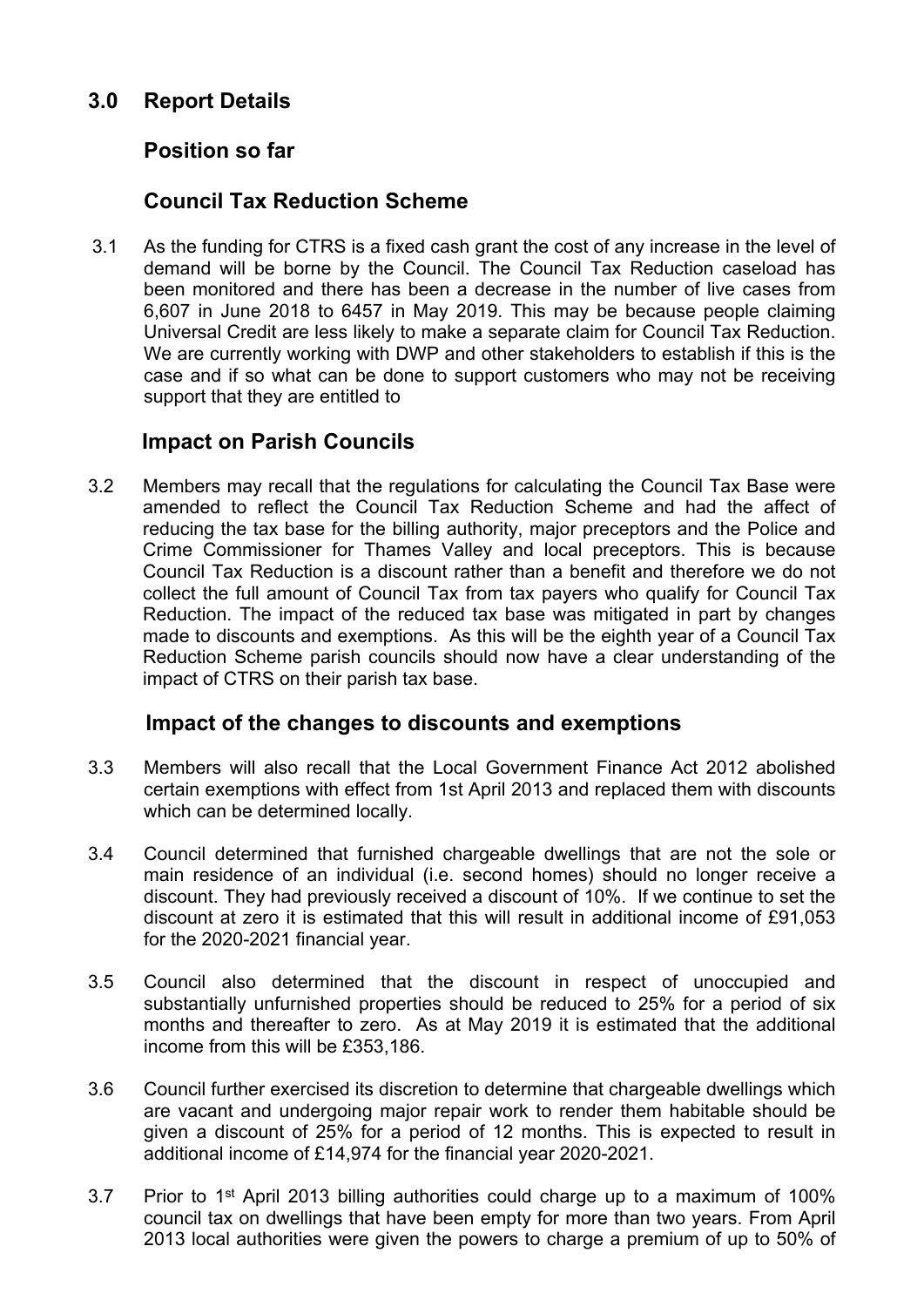the council tax payable. New legislation was introduced in April 2019 which allows for 100% Empty Homes Premium to be levied and this was agreed by members in December 2018. The projected income for 2020-2021 from charging an Empty Homes Premium is £308,835

### **Impact of Council Tax Reduction Scheme on collection rates**

A Council Tax collection rate of 98.27%% was achieved for 2018-2019 which was an improvement on the collection rates for the financial year 2017-2018 of 97.87%. Collection rates for the first two months of the 2019-2020 are on target. In considering the Council Tax Reduction Scheme for 2020-2021 members should be mindful that any changes to the scheme that reduce entitlement to CTRS could have an adverse impact on collection rates and cost of collection.

# **Council Tax Reduction Scheme 2020-2021**

3.8 Members will be aware that the national 10% reduction in government funding for Council Tax Reduction Schemes over the last six years has been offset in part by the additional income generated by changes to discounts and exemptions. The Government has not yet released indicative funding figures for 2020-2021. For the purposes of calculating the new Council Tax Reduction scheme for 2020-2021 an assumption has been made that funding will remain at the reduced rate

### **New landscape**

- 3.10 Since the introduction of Council Tax Reduction Scheme for 2019-2020 a number of welfare reform changes have been applied to Housing Benefit. This means that the Housing Benefit administration is increasingly different from our local CTR scheme. This has the potential to cause confusion for both residents and officers as the award criteria become increasingly different and this will only increase as Housing Benefit is replaced by Universal Credit for working age customers. Members may feel that our current Council Tax Reduction scheme is now less 'fit for purpose'.
- 3.11 Universal Credit (UC) Full Service was rolled out in the Cherwell district from November 2017. There are currently 3,549 claimants in Cherwell on UC and this expected to increase by at least 80 people per week moving forward. As people move to UC the Housing Benefit caseload is expected to reduce. In Cherwell the Housing Benefit caseload has reduced from 8282 in November 2017 to 7388 in May 2019. Any future CTR scheme will need to cater for a mixed set of customer circumstances: those on HB and those on UC.
- 3.12 UC is based on real time information. This means that any change in income generates a change in circumstance for Council Tax Reduction claims through data files received from DWP. Around 16,500 change files were received for Cherwell in 2018-2019 (over 300 a week) which under the current CTR scheme all resulted in reassessment of CTR entitlement. This is increasing the workload for the Benefits team but, more importantly, residents are receiving multiple Council Tax demands which is not only very confusing but also does not allow people to budget effectively adding additional stress and worry to those already managing on a low income. Members may wish to consider a simplification of the current CTR scheme.
- 3.13 Any review of the CTR scheme will need to follow the following principles:
	- Fair to all residents (so not just those currently entitled to CTR)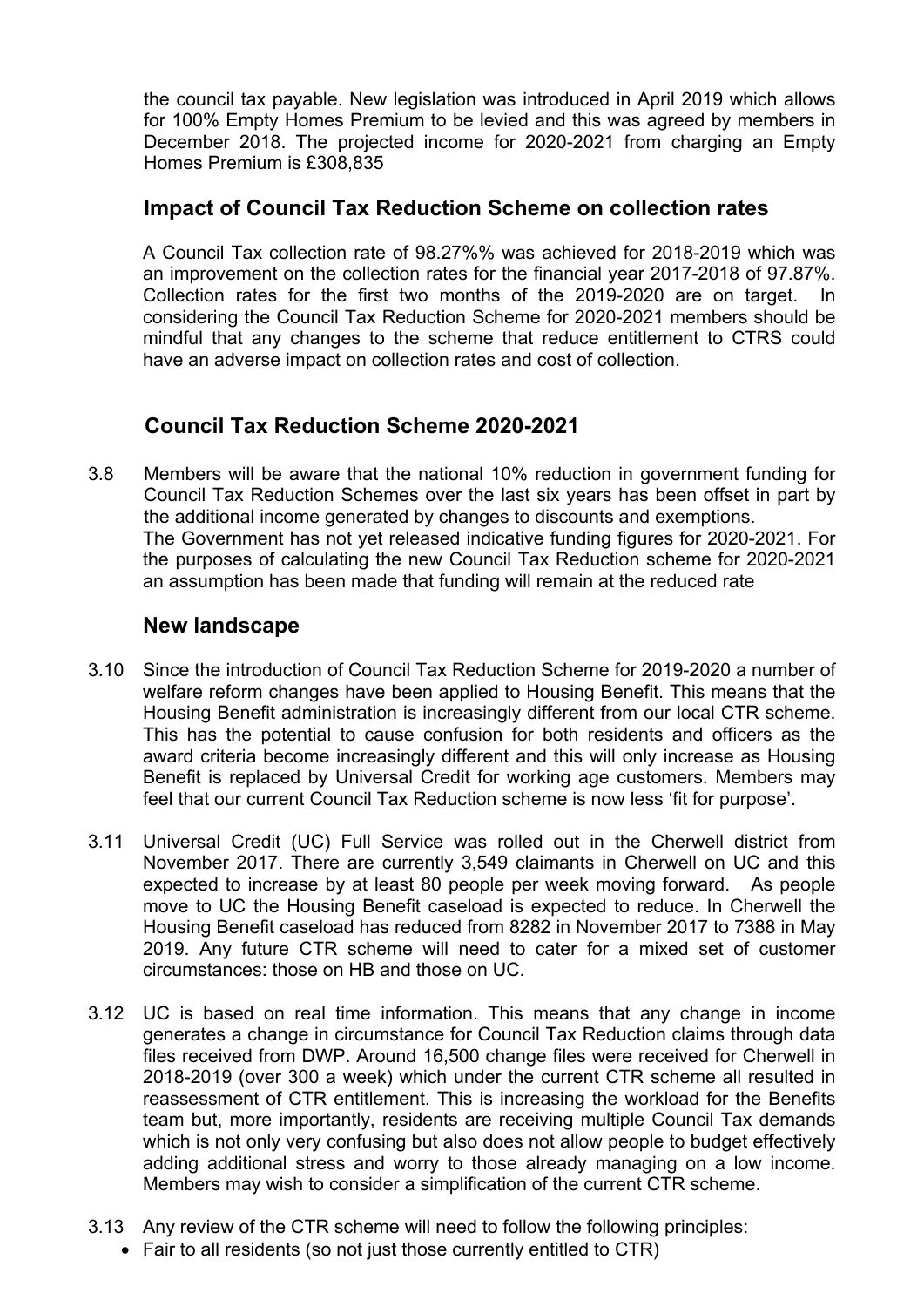- Affordable and transparent to administer
- Protect our most vulnerable residents
- Continues to protect those of pensionable age
- Manage the impact of UC and access to CTR

#### **Options**

#### **Option 1 –To introduce a banded income CTR scheme for those of working age.**

A banded scheme will assess the maximum level of Council Tax Reduction based on the income of the household. Income will be grouped into bands and providing the income of the household remains within the same income band no change of CTR will be required. The income bands can be set at a local level.

To keep the scheme simple and to offer the maximum protection to the most vulnerable residents if a customer receives a passported benefit such as Income Support they could automatically receive maximum support.

Banded schemes have been adopted by a number of Councils nationwide and are designed to support the most vulnerable residents in the ever changing landscape of welfare reform.

A banded scheme will also reduce administration costs by removing the need to undertake multiple reassessments of CTR claims and the issue of revised bills when a minor change in income occurs.

Appendix A of this report shows an example of income bands used in such a scheme. Please note that the income bands are just for illustration purposes and can be set accordingly for Cherwell based on the modelling.

If members would like to consider this option detailed modelling will need to be undertaken and software will need to be purchased (at a cost of around £3,000).

#### **Risks and Opportunities Option 1**

|                  | <b>Risks</b>                                                                 | <b>Opportunities</b>                                                                                                                                                                                                                                                                                                  |
|------------------|------------------------------------------------------------------------------|-----------------------------------------------------------------------------------------------------------------------------------------------------------------------------------------------------------------------------------------------------------------------------------------------------------------------|
| <b>Customers</b> |                                                                              | Simpler scheme<br>Fewer changes<br>to<br>entitlement.<br>Reduction in number of<br>letters issued<br><b>Fewer bills issued</b><br>Positive<br>impact<br>on<br>$\bullet$<br>budgeting for those on low<br>income<br>May<br>be easier<br>to<br>understand and therefore<br>likely to support those<br>entitled to apply |
| <b>Council</b>   | Would<br>require<br>financial modelling<br>to determine bands<br>and impacts | residents<br>Those<br>on<br>passported benefits could<br>be in most generous band<br>so reducing administration                                                                                                                                                                                                       |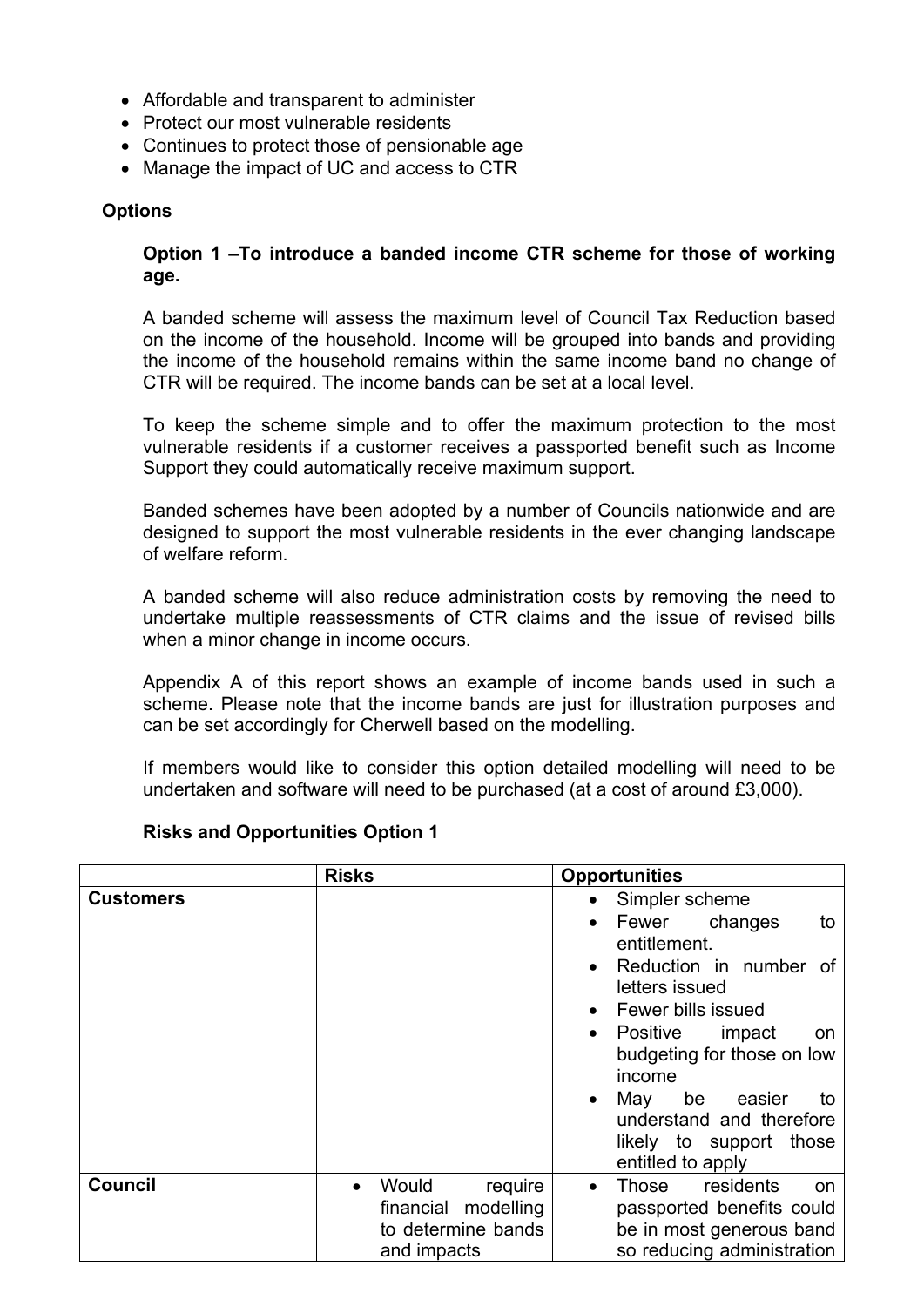| May improve collection |
|------------------------|
|------------------------|

#### **Option 2 – No change to current local Council Tax Reduction scheme or Council Tax discounts and uprating the Council Tax Regulations in line with DWP annual uprating.**

 The 'change nothing' approach would mean retaining the current Council Tax Reduction Scheme. The only change required would be the minor changes to the Regulations

|                  | <b>Risks</b>                                                                                                                                                                                                                                 | <b>Opportunties</b>                                                                                   |
|------------------|----------------------------------------------------------------------------------------------------------------------------------------------------------------------------------------------------------------------------------------------|-------------------------------------------------------------------------------------------------------|
| <b>Customers</b> | As HB admin and<br>CTR.<br>scheme<br>diverge it<br>will<br>become confusing<br>for residents<br><b>Customers</b><br>will<br>$\bullet$<br>continue<br>to<br>get<br>multiple demands<br>leading<br>to<br>confusion<br>and<br>budgeting issues. | Those currently on<br>the scheme already<br>understand<br>and<br>changes will need<br>to be explained |
| <b>Council</b>   | Current<br>100%<br>scheme<br>not<br>may<br>always<br>be<br>affordable<br>for<br>district or<br>major<br>preceptors<br>Complex<br>scheme<br>$\bullet$<br>to administer<br>Resource intensive                                                  |                                                                                                       |

### **Risks and Opportunities Option 2**

.

#### **Option 3 – Revised Council Tax Reduction scheme with current Council Tax Discounts**

 This option could include reducing support for working age people and would mean that all working age claimants would have to pay a percentage of their Council Tax liability regardless of their circumstances. Percentages of 100%, 91.5%, 90%, 85% and 80% can be modelled. This is effectively similar to Option 2 but with differing levels of support for our residents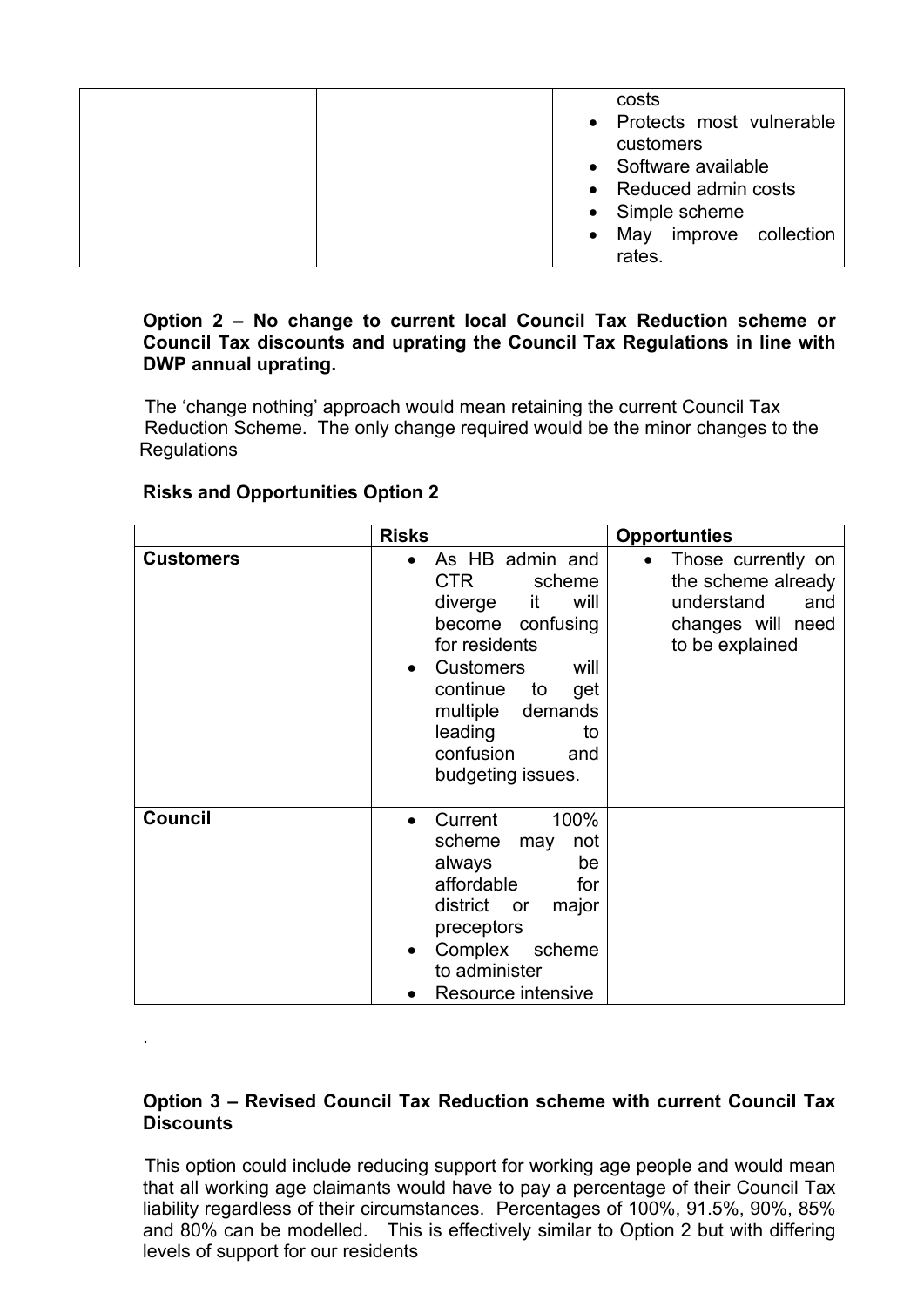# **Risks and Opportunities Option 3**

|                  | <b>Risks</b>                                                                                                                                                                                                                                                                                                                                                                                                              | <b>Opportunities</b>                                                                                                             |
|------------------|---------------------------------------------------------------------------------------------------------------------------------------------------------------------------------------------------------------------------------------------------------------------------------------------------------------------------------------------------------------------------------------------------------------------------|----------------------------------------------------------------------------------------------------------------------------------|
| <b>Customers</b> | As HB admin and<br>$\bullet$<br><b>CTR</b><br>scheme<br>will<br>diverge<br>it<br>become<br>confusing<br>for residents<br><b>Customers</b><br>will<br>continue<br>to<br>get<br>multiple<br>demands<br>leading<br>to<br>confusion<br>and<br>budgeting issues.                                                                                                                                                               | No<br>for<br>changes<br>those<br>customers<br>already used to the<br>current scheme in<br>terms of the way it<br>is administered |
| <b>Council</b>   | Current scheme of<br>$\bullet$<br>100%<br>not<br>may<br>always<br>be<br>affordable<br>for<br>district<br>or<br>major<br>preceptors<br>Complex<br>scheme<br>$\bullet$<br>to administer<br>Resource intensive<br>Impact<br>on<br>vulnerable<br>residents impacted<br>by other<br>welfare<br>reforms<br>Impact<br>on<br>collection rates<br>May<br>need<br>to<br>consider increased<br>use of exceptional<br>hardship scheme | Delivers savings as<br>$\bullet$<br>schemes<br>with<br>reduced<br>support<br>less expensive                                      |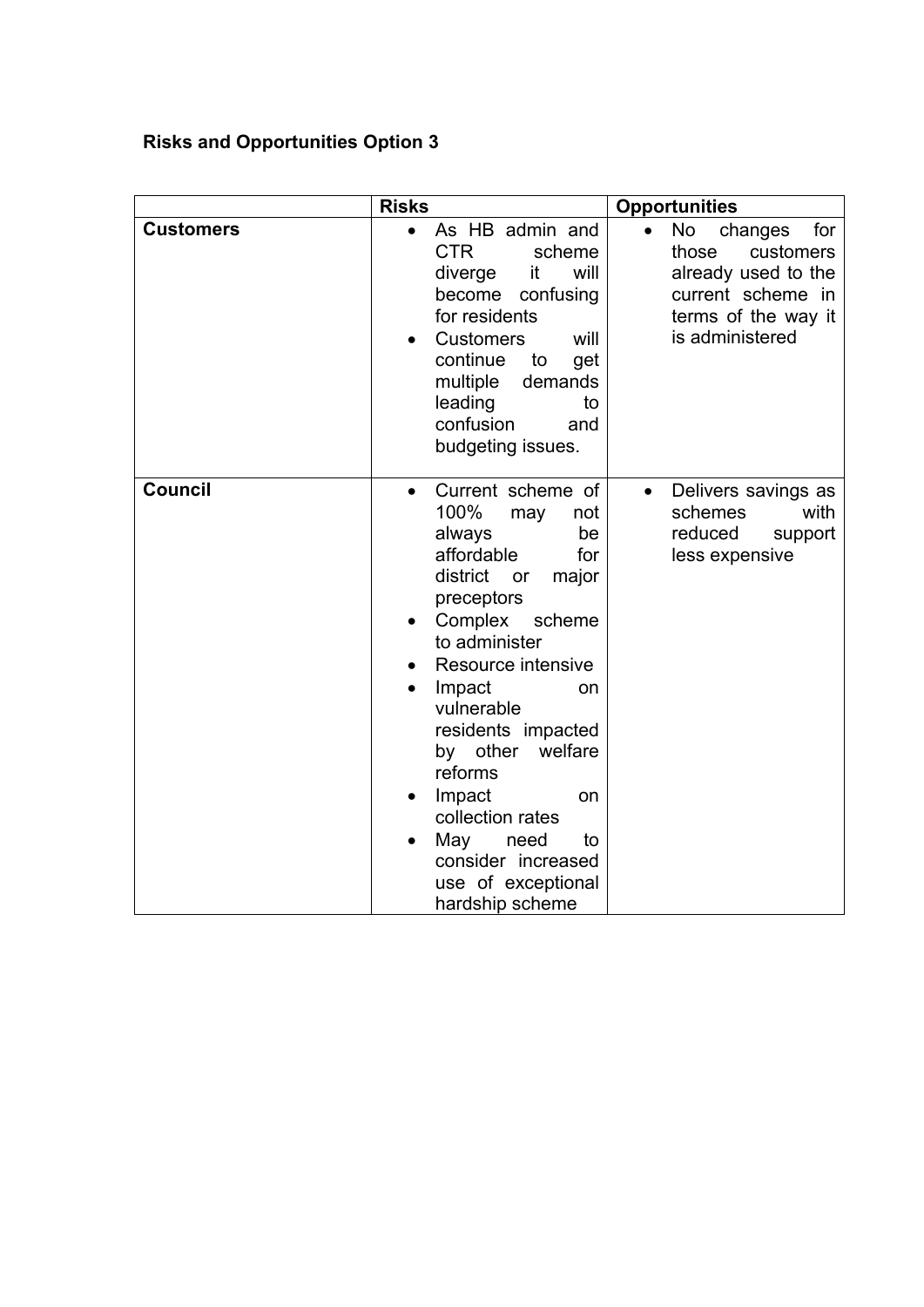**Option 4 – To retain the current Council Tax Reduction scheme but to introduce a tolerance figure, whereby claims are not amended unless the change in income is over a set amount. No change to Council Tax Discounts**

|                  | <b>Risks</b>                                                                                                                                                                                                                                                                                    | <b>Opportunities</b>                                                                                                                                                              |
|------------------|-------------------------------------------------------------------------------------------------------------------------------------------------------------------------------------------------------------------------------------------------------------------------------------------------|-----------------------------------------------------------------------------------------------------------------------------------------------------------------------------------|
| <b>Customers</b> | As HB admin and<br>CTR<br>scheme<br>diverge<br>it<br>will<br>become confusing<br>officers<br>for<br>and<br>residents                                                                                                                                                                            | If a tolerance level<br>was agreed fewer<br>demands would be<br>issued<br>less<br><b>SO</b><br>confusing<br>budgeting<br>easier<br>$\bullet$<br>for those on low<br>incomes       |
| <b>Council</b>   | Current<br>scheme<br>$\bullet$<br>may not always be<br>affordable<br>for<br>district<br>major<br>or<br>preceptors<br>Complex scheme<br>to administer<br>Need to investigate<br>whether<br>to<br>as<br>software<br>system<br>allow<br>would<br>this<br>full<br>option<br>and<br>testing required | <b>Tolerance</b><br>level<br>$\bullet$<br>would<br>reduce<br>administration<br>costs<br>demands<br>Fewer<br>would be issued<br>May have positive<br>impact on collection<br>rates |

**Option 5 - Combination of the options shown above**

### **4.0 Conclusion and Reasons for Recommendations**

- 4.1 From April 2013 Council Tax Benefit was abolished and replaced with a local Council Tax Reduction Scheme.
- 4.2 Members are now required to consider the options for a scheme for 2020-2021. If members would like to consider a new banded scheme financial modeling will be undertaken and a further report will be received by members of Budget Planning Committee.

### **5.0 Consultation**

There is a requirement to consult with the public, major preceptors and other parties who may have an interest in the Council Tax Reduction Scheme on any material changes to the scheme. It is considered that this does not include changes for annual uprating in accordance with Government Regulations.

If members would like to consider a new banded scheme then full consultation will need to be undertaken.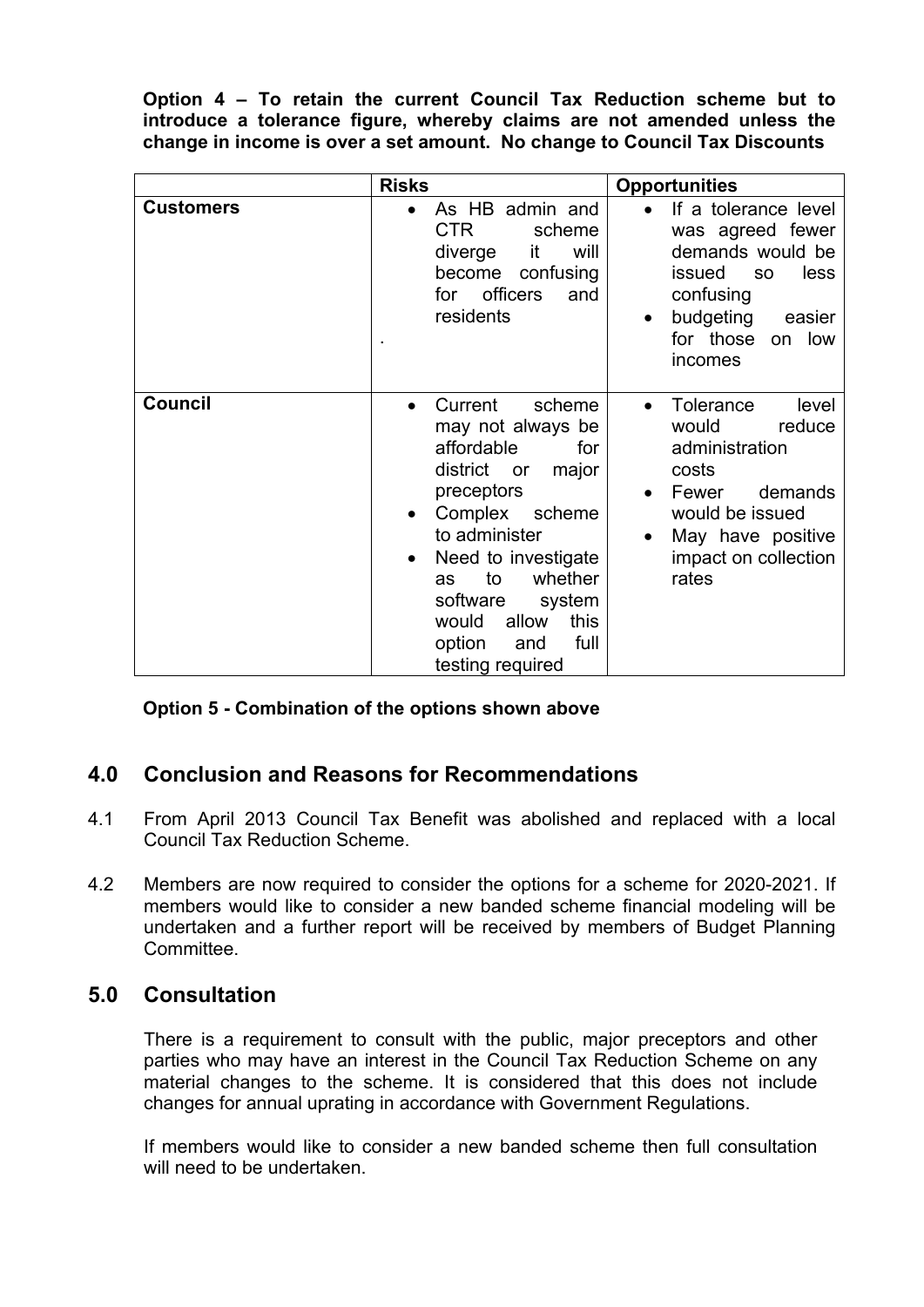# **6.0 Alternative Options and Reasons for Rejection**

6.1 The following alternative options have been identified and rejected for the reasons as set out below.

Option 1: To not recommend any of the options for a scheme for 2020-2021This would have financial implications for the Council and those residents affected by Welfare Reform.

# **7.0 Implications**

### **Financial and Resource Implications**

7.1 As outlined in the report

Comments checked by: Kelly Watson Assistant Director Finance and Governance, Kelly.watson@cherwellandsouthnorthants.gov.uk

#### **Legal Implications**

7.2 The Council is required to review its Council Tax Reduction Scheme on an annual basis and if it determines to make changes then it must consult on the revised scheme. Failure to do so will adversely affect the reputation of the Council and will have a financial implication for residents as well as exposing the Council to potential challenge for failing to comply with the legislative requirements of the Local Government Finance Act 1992.

Comments checked by: Christopher Mace, Solicitor, 01327 322125 Christopher.mace@cherwellandsouthnorthants.gov.uk

# **8.0 Decision Information**

**Key Decision**

**Financial Threshold Met: Not applicable**

**Community Impact Threshold Met: Not applicable**

**Wards Affected**

All

### **Links to Corporate Plan and Policy Framework**

This links to the Council's priority of sound budgets and a customer focused Council